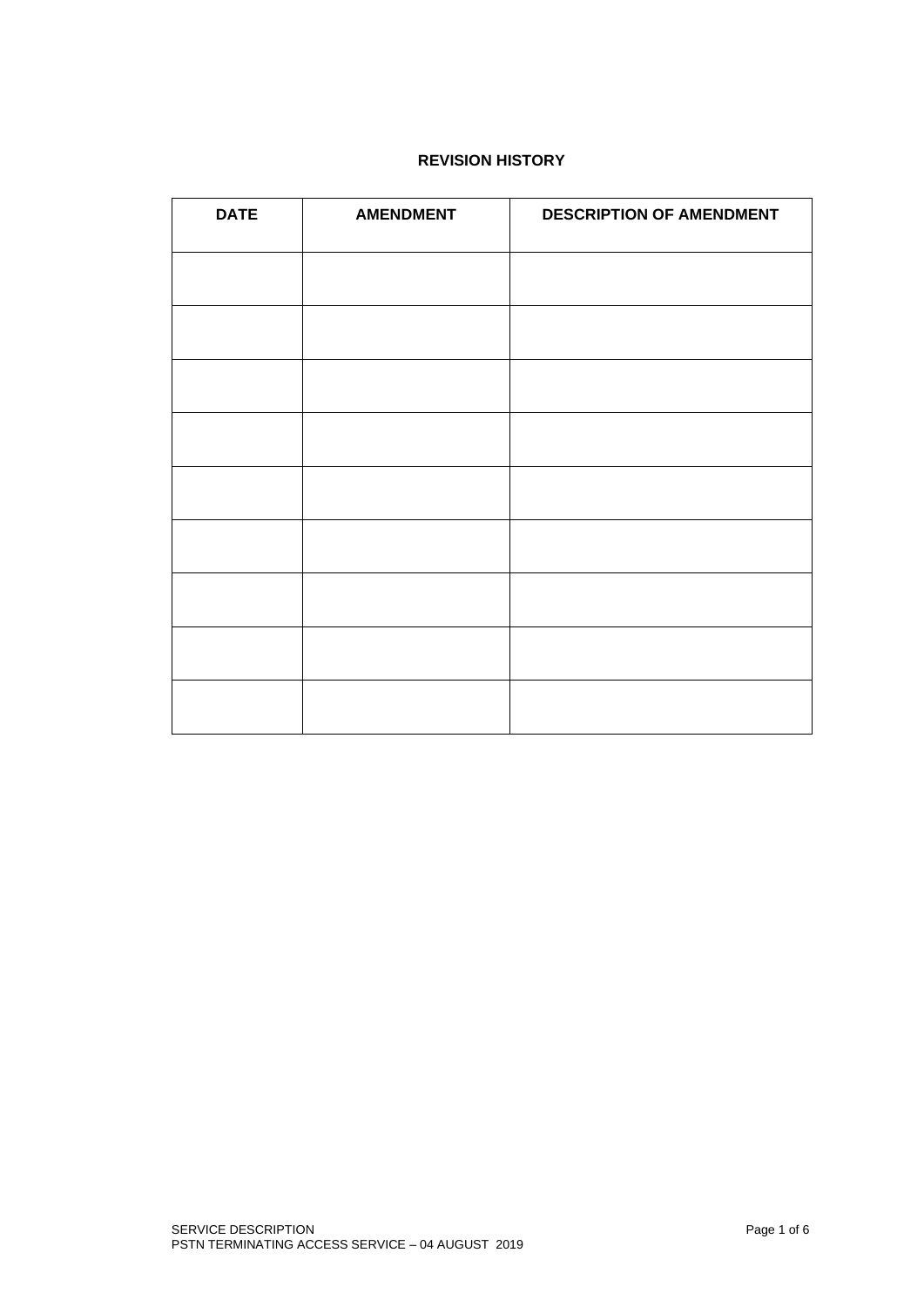#### **CONFIDENTIAL**

## **SERVICE DESCRIPTION 1-3: PSTN TERMINATING ACCESS SERVICE**

### **1 THE SERVICE**

The **PSTN Terminating Access Service** is a service for the carriage of a Telephone Call from an agreed Point of Interconnection to a PSTN Number within the Access Provider's Network.

**Available To:** Public telecommunications operators with an individual NFL or MNO licence and one or more interconnection links with Batelco.

**Traffic:** Traffic which both originates and terminates in Bahrain only.

**Reciprocal Service:** A traffic delivery service must be offered by any operator capable of delivering traffic to that operator's directly connected customers.

#### **2 DEFINITIONS**

Capitalised terms not defined in this Service Description are defined in the Dictionary. Terms defined in this Service Description are specific to it.

**Access Provider** means a party operating a PSTN in Bahrain to which the Called PSTN Number is directly connected.

**Access Seeker** means the Licensed operator of the PSTN or Mobile Network directly connecting the Mobile Number or PSTN Number from which the Telephone Call using the PSTN Terminating Access Service is made.

**Calling Party** means the Access Seeker Customer who initiates the Telephone Call to the Called PSTN Number.

### **Called PSTN Number** means:

- (a) an End User telephone number associated with a line directly connected to the Access Provider's PSTN; or
- (b) an Access Provider Customer Service Number; or
- (c) the number of a Premium Rate Service which is directly connected to the Access Provider's Network,

that is used in accordance with the Bahrain Numbering Plan.

**Customer Service Number** means a number publicised by the Access Seeker or the Access Provider as a number at which an End User can contact the Access Provider for the purpose of making enquiries or providing fault reports about services which the Access Provider supplies to that End User.

**MNO** means a mobile telecommunications License granted by the Regulator to a Mobile Network operator.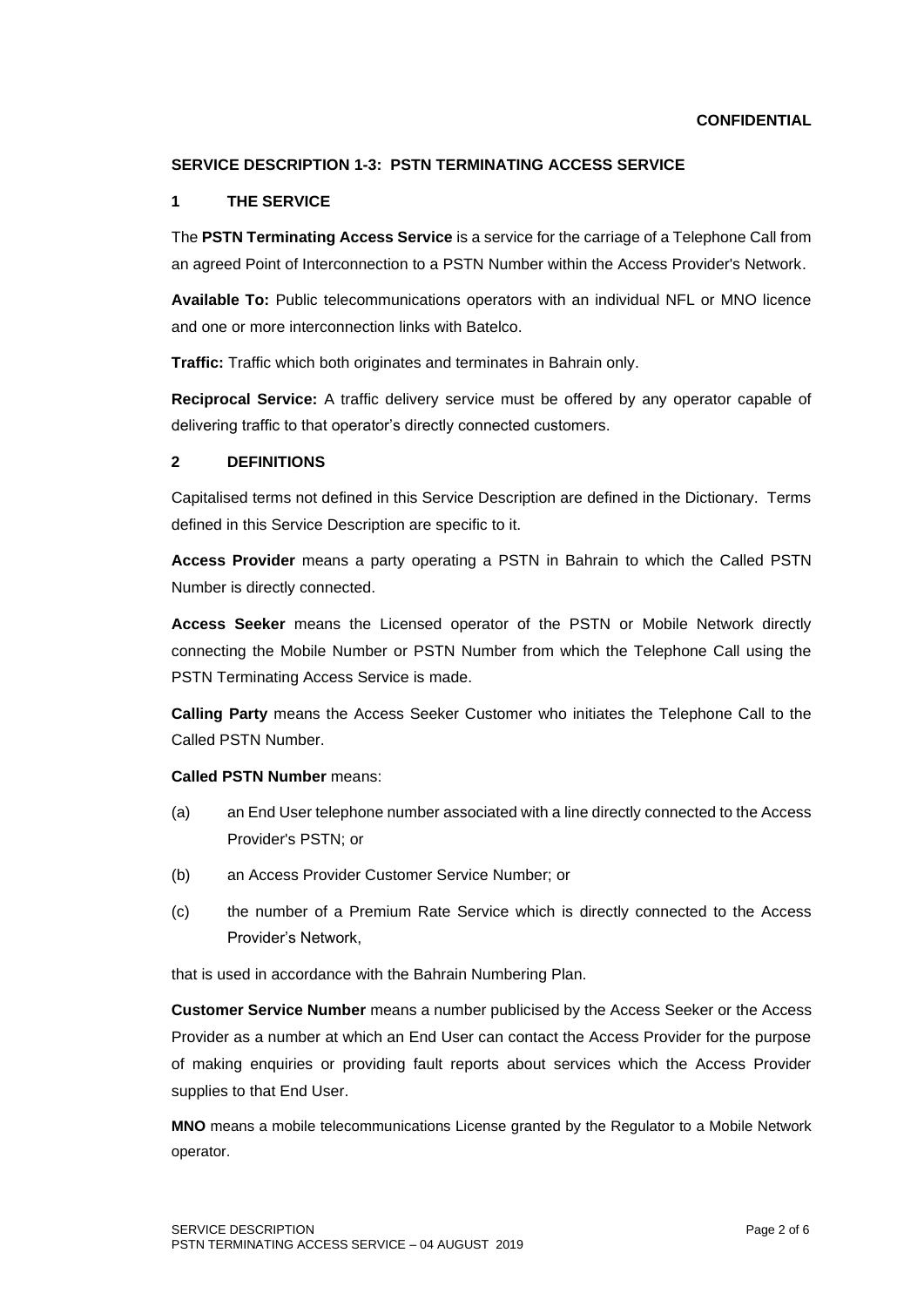**NFL** means a national fixed telecommunications License granted by the Regulator to operators of Networks which are not Mobile Networks.

**Premium Rate Service** means an information or content service which a Calling Party can access by dialling a number in the range 900XXX or such other numbering range set out in the Bahrain Numbering Plan as may replace this range.

## **3 TERMS**

## **3.1 Prerequisites**

A party (**the first party**) shall not be obliged to supply the PSTN Terminating Access Service unless and until:

- (a) either the In-Span Interconnect Link Service or the CSI Link Service is provisioned; and
- (b) the parties have established one or more Points of Interconnection at which the parties agree the Access Seeker will handover Telephone Calls for termination by the Access Provider;
- (c) the parties have successfully completed any pre-commissioning testing requirements set out in the Joint Working Manual; and
- (d) the other party can provide to the first party:
	- (i) if the other party operates a PSTN, the PSTN Terminating Access Service on a reciprocal basis; and/or
	- (ii) if the other party operates a Mobile Network, the Mobile Terminating Access Service on the basis provided in that Service Description.

## **3.2 Handover**

The Access Seeker must handover Telephone Calls for termination by the Access Provider to a Called PSTN Number:

- (a) at the Point of Interconnection which is closest to the Called PSTN Number or other Point of Interconnection agreed in writing by the parties; and
- (b) in accordance with all applicable terms of this Service Description, the Supply Terms and relevant specifications notified by the Access Provider to the Access Seeker from time to time.

## **3.3 Conveyance**

Subject to the Forecasting Procedures, the Access Provider shall convey Telephone Calls that are handed over by the Access Seeker to the Access Provider in accordance with paragraph 3.2 of this Service Description from the relevant Point of Interconnection to the Called PSTN Number by means of the Access Provider's PSTN.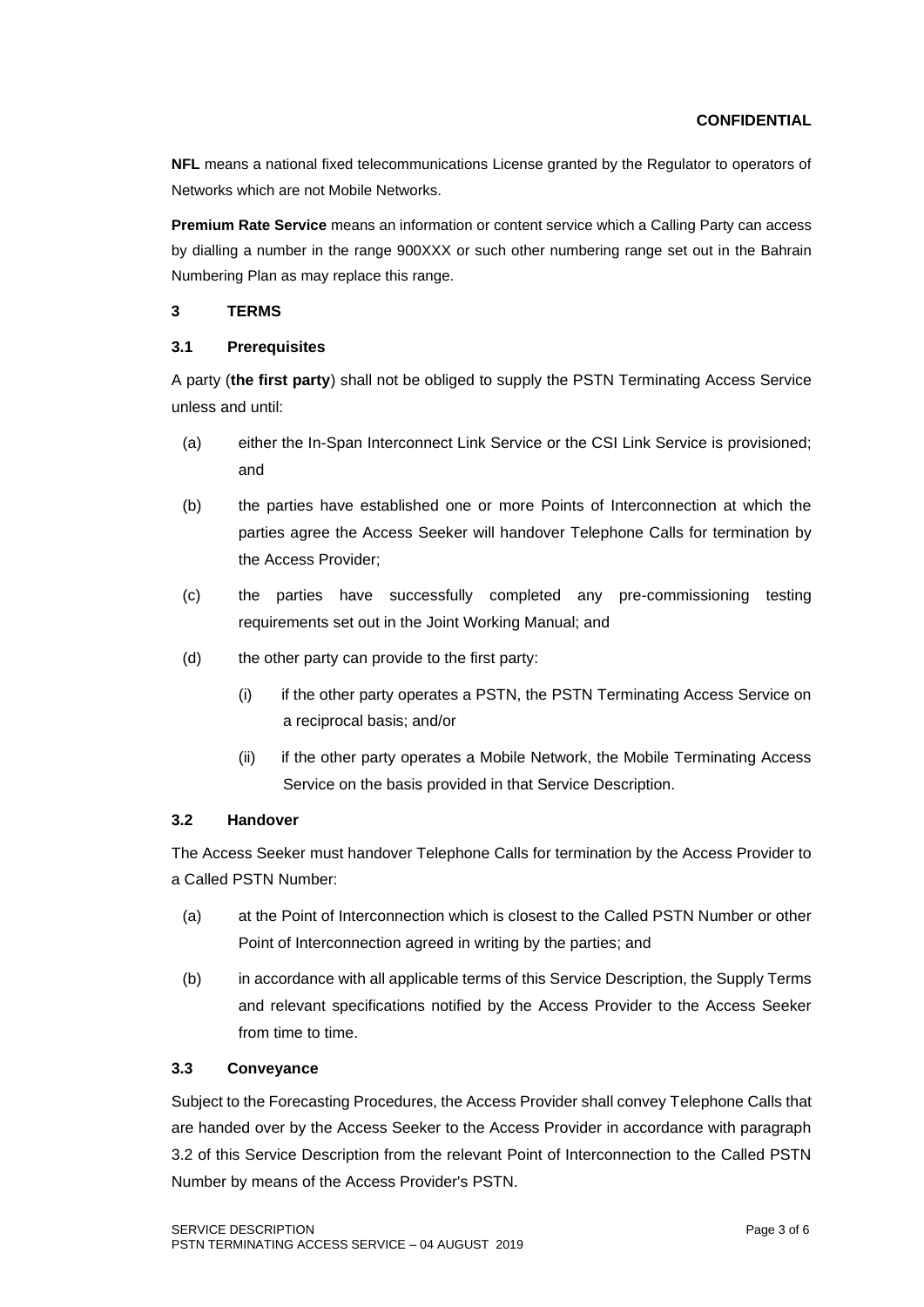### **3.4 Echo Control**

Echo control will be provided in accordance with the Joint Working Manual.

### **3.5 Provision of tones and Network announcements**

- (a) in a manner and timetable agreed between the parties, each party as Access Provider will support signalling (the delivery of which is free of charge) to terminate the relevant call at the signalling level. The content of the release signal should wherever possible indicate the accurate reason for the termination.
- (b) if, notwithstanding the availability of signalling to terminate the relevant call, the Access Seeker may still request the Access Provider to divert the call to tones or announcements and the Access Provider may agree if it chooses and is able to do so;
- (c) An Access Provider:
	- (i) may not charge at all for tones and announcements until it has implemented the timetable in paragraph (a);
	- (ii) may charge the Access Seeker for the delivery to tones and announcements under paragraph (b);
	- (iii) may charge the Access Seeker for the delivery to tones and announcements if the signalling is not supported by a third party network; and
	- (iv) may not charge the Access Seeker for the delivery to tones and announcements if the signalling is available to the Access Provider, but the Access Provider does not terminate the call through signalling (other than at the request of the Access Seeker under paragraph (b)).
- (d) Details of the requirements for information tones and network announcements may be set out in the Joint Working Manual

## **3.6 Signalling interconnection**

The transfer of signals to support the establishment, maintenance and clear down of Telephone Calls will be via the signalling interconnection specified in the Joint Working Manual.

## **3.7 Associated information signals**

- (a) The Telephone Calls will be handed over to the Access Provider at the relevant Point of Interconnection with information signals provided in the associated signalling system.
- (b) The format of information in the signals referred to in paragraph (a) will be in accordance with ISUP specification set out in the Joint Working Manual.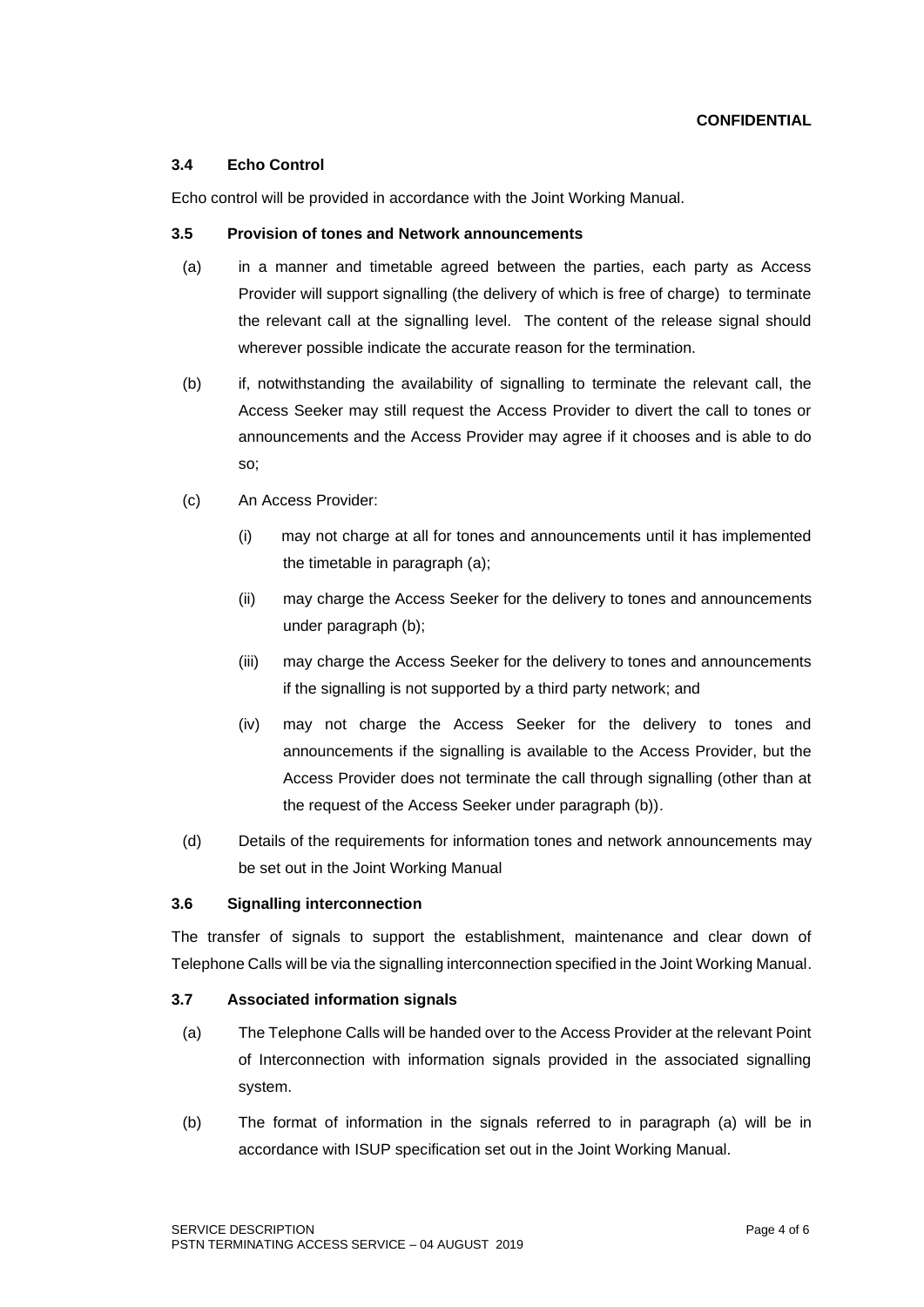### **CONFIDENTIAL**

### **3.8 Provision of CLI**

- (a) The SS7 signalling provided by the Access Seeker must include the provision of CLI information in a format which allows the Access Provider to derive unambiguously the full Mobile Number or PSTN Number of the Calling Party to the full extent that the provision of such CLI information is capable of being supported by SS7 Signalling.
- (b) The Access Seeker must obtain from the Regulator any approvals or licences necessary for exchange of CLI information (none is required as at the date of first publication).
- (c) An Access Seeker may, in exceptional circumstances where its network is not capable of generating CLI, seek specific dispensation from the Access Provider and the Regulator not to provide CLI.

### **3.9 Nature of Switchports**

- (a) Telephone Calls will be delivered to the Access Provider at 2.048 Mbit/s Switchports via a Point of Interconnection.
- (b) The Switchports will operate at 2.048 Mbit/s in accordance with the Joint Working Manual.

#### **3.10 Send and receive speech levels**

The send and receive levels for speech will be in accordance with the Joint Working Manual.

## **3.11 Calling number display**

The parties will comply with the provisions relating to calling number display where set out in the Joint Working Manual.

#### **3.12 Customer billing**

The Access Seeker is responsible for billing the Calling Party for the end-to-end Telephone Call provided by the Access Seeker utilising the PSTN Terminating Access Service, including, in the case of a call to a PSTN Called Number which is a Premium Rate Service number, the premium call charges agreed between the Access Seeker and the Premium Rate Service Provider, provided that the Access Seeker shall not discriminate in its retail charges between calls to premium rate services offered by different Access Providers and/or its own Premium Rate services except for charging differences which are apparent to the Calling Party by the digits being dialled to establish the Telephone Call.

#### **3.13 Charges**

The Access seeker shall pay to the Access Provider the relevant Charges determined in accordance with Schedule 3 of this Reference Offer